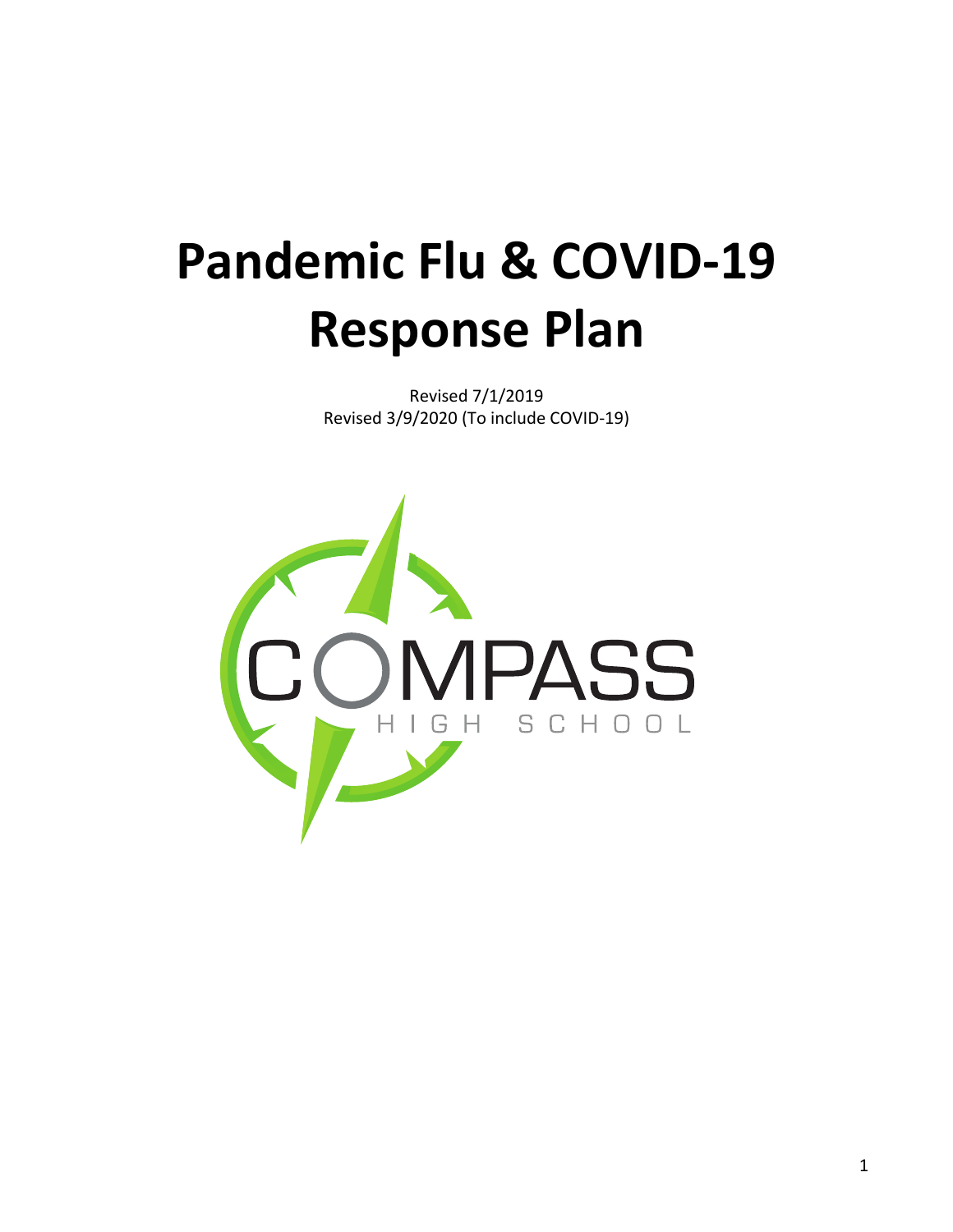# **Table of Contents**

- I: Introduction
- II: Pandemic Classification Stages (REVISED)
- III: Roles & Responsibilities
- IV: Basic Considerations & Preparations
- V: Declarations of Pandemic Flu & COVID-19 Response (REVISED)
	- Stage 1
	- Stage 2
	- Stage 3
	- Stage 4
	- Employee Responsibilities
	- Student Responsibilities
	- VI: Crisis Communications Plan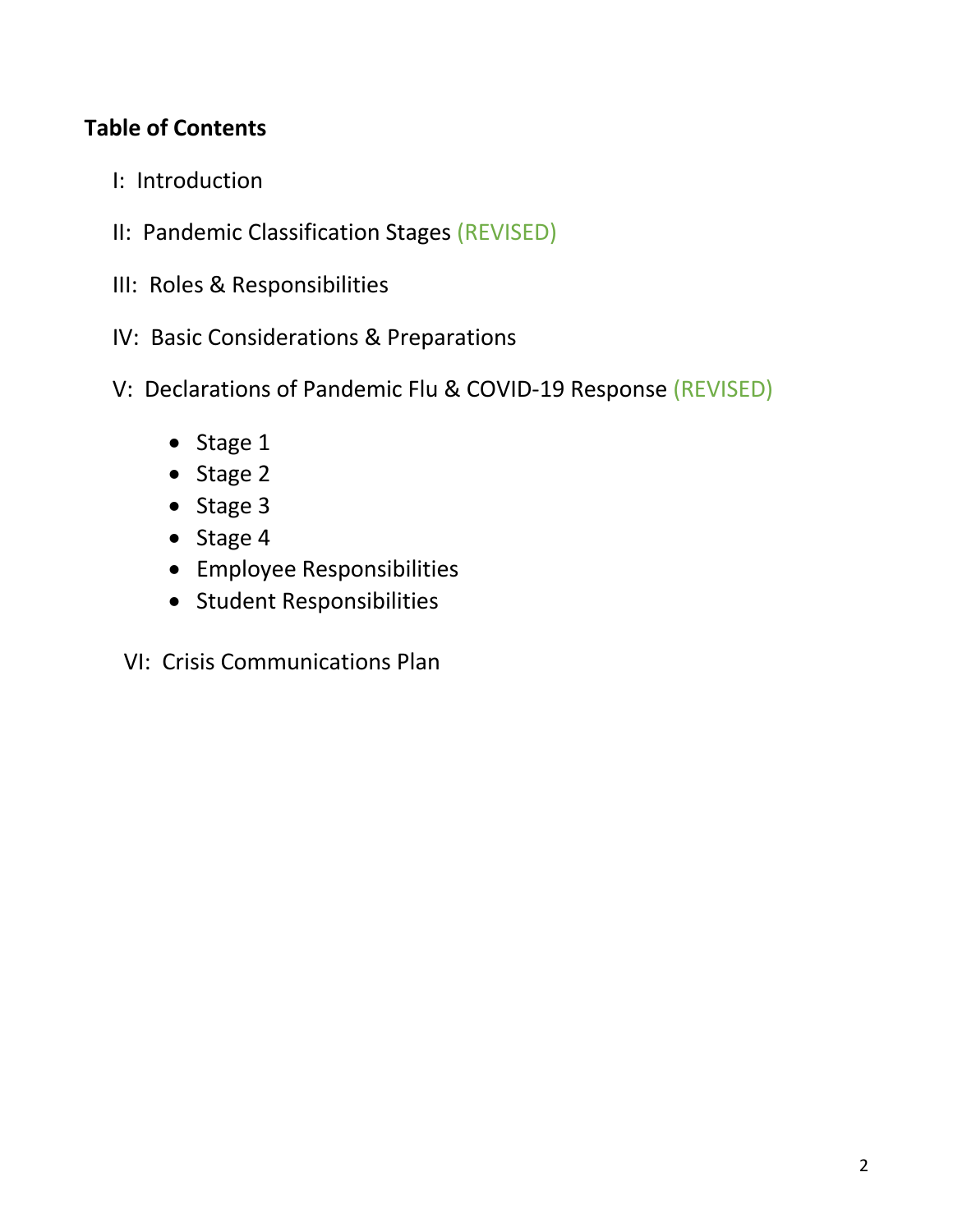# **I. Introduction**

#### **Purpose**

Compass High School has established a Pandemic Flu & COVID-19 Response Plan to guide the district in preparing for and responding to an influenza outbreak. The goals of the plan are:

- To protect the health and safety of students, employees and visitors;
- To minimize the adverse impact on school operations, personnel and facilities;
- To provide for continuity of school operations to the greatest extent possible;
- To effectively communicate with all involved parties throughout the duration of a pandemic; and
- To recover following a pandemic as soon as possible.

#### **Authority**

The CHS Pandemic Flu & COVID-19 Response Plan is authorized by the Director of the School. The plan is designed to work in conjunction with national, state and local public health officials and local first responders. The United States Department of Health and Human Services and the Centers for Disease Control and Prevention (CDC) recommend that a comprehensive approach of a community school to the management of a pandemic influenza outbreak consider performance in four key areas:

- Planning and Coordination;
- Continuity of Student Learning and Operations;
- Infection Control Policies and Procedures; and
- Communications Planning.

This plan addresses each area and is consistent with the mission and values of Compass High School. A copy of the plan will be provided to the local emergency management offices, city police and fire departments and county public health agencies.

The Pandemic Flu & COVID-19 Response Plan will be maintained by the office of the Director. A copy of the most current version of the plan will be posted at: CompassHighSchool.com/COVID**.** Proposed changes to the plan may be considered by the governing board or others delegated for the purpose.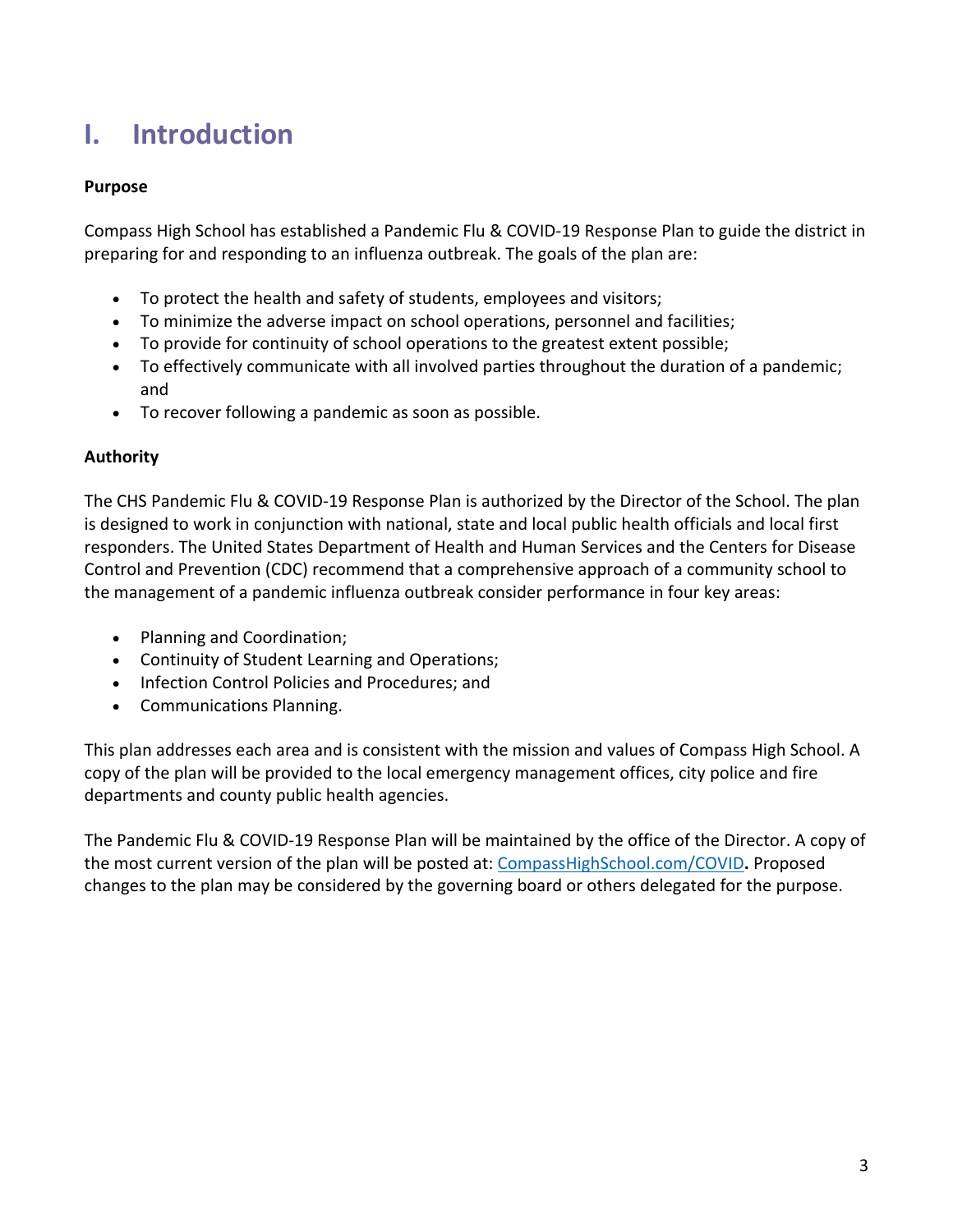# **II. Pandemic Classification Stages**

The Pandemic Response Plan establishes four stages of response to the threat of Pandemic Flu & COVID-19. The Director will designate which stage of Pandemic Flu & COVID-19 emergency exists, based on available information and reports.

# **STAGE DEFINITION EXAMPLE SITUATIONS**

| Pandemic Flu & COVID-19 |                                                                                                                                                                                                                                                                                                                                                               |
|-------------------------|---------------------------------------------------------------------------------------------------------------------------------------------------------------------------------------------------------------------------------------------------------------------------------------------------------------------------------------------------------------|
| Stage 1                 |                                                                                                                                                                                                                                                                                                                                                               |
|                         | CDC, state or local health department warnings of impending threat.<br>Highly contagious and/or severe flu strains in the U.S. that seem<br>likely to spread to the Southwest.                                                                                                                                                                                |
| Stage 2                 |                                                                                                                                                                                                                                                                                                                                                               |
|                         | Pandemic Flu & COVID-19 with severe health outcomes presents in<br>Arizona.<br>Press and/or public health reports and warnings of widespread flu<br>outbreaks in or near Arizona.                                                                                                                                                                             |
| Stage 3                 |                                                                                                                                                                                                                                                                                                                                                               |
|                         | Pandemic Flu & COVID-19 cases rising locally.<br>Rising number of local cases reported.<br>Infections among CHS staff or students.                                                                                                                                                                                                                            |
| Stage 4                 |                                                                                                                                                                                                                                                                                                                                                               |
|                         | A declaration by the Pima Health Department, or Arizona<br>Department of Education or the Director of CHS that a Pandemic Flu<br>& COVID-19 emergency exists for the school.<br>Existence of a rising number of flu/COVID-19 infections among<br>school employees or students.<br>Absenteeism rates which inhibit the conduct of normal school<br>operations. |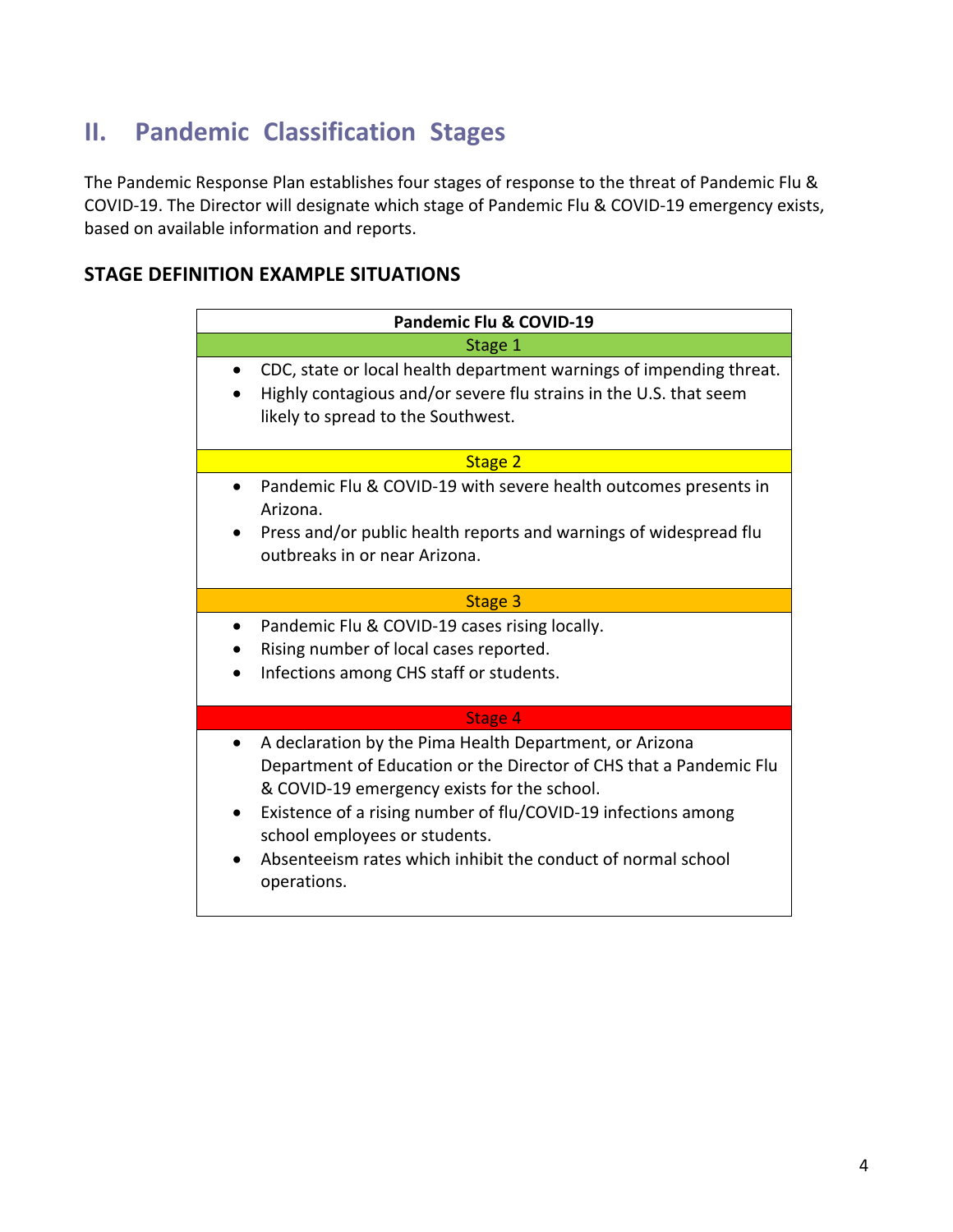# **III. Roles & Responsibilities**

A Pandemic Flu & COVID-19 emergency may have characteristics which are different than many other emergencies, including a longer planning timeframe and the likelihood of an extended period of implementation. During the implementation of a Pandemic Flu & COVID-19 response, a major goal will be the continuation of critical school functions, including instruction, security, payroll and other functions defined by the Director.

Under foreseeable conditions during a Pandemic Flu & COVID-19 response, CHS's organizational structure for decision-making and implementation will coincide with existing non-emergency roles. To the extent possible, the director will serve the command staff functions. Roles and/or responsibilities for Pandemic Flu & COVID-19 responses are defined in this plan for students and employees.

The Director may activate an Expanded Flu Advisory Committee to help create and implement plans and inform the Director and the governing board.

An emergency response organizational structure which follows the concepts of the National Incident Management System (NIMS) has been created for other emergency situations. At any time, the Director may activate the Emergency Operations Center (EOC) and impose the organizational structure defined in the CHS All Hazards Emergency Response Plan.

If the Director activates the EOC, a message will be sent from the Assistant to the Director to the Emergency Command and Staff by telephone, email or other means alerting personnel to take appropriate action. Due to the threat of contagion, staff will NOT convene at a physical Emergency Operations Center during Stage 4 Pandemic Flu & COVID-19 emergencies. Meetings and communications will be conducted via email and telephone.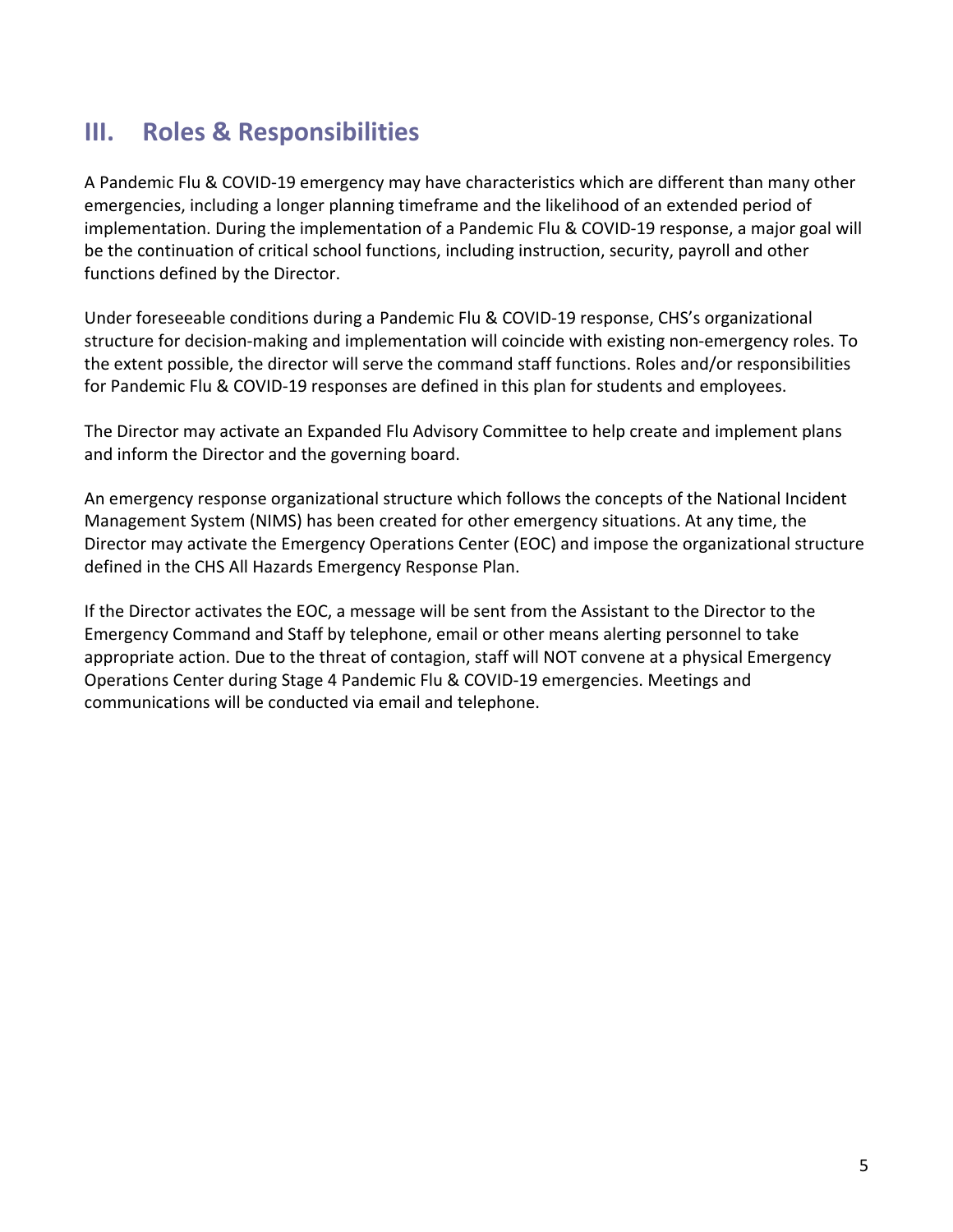# **IV. Basic Considerations & Preparations**

# **PREPARATIONS: IMMEDIATE AND ONGOING**

In order for any response to Pandemic Flu & COVID-19 to be effective, proper preparations and training must occur. The Director will designate staff to lead and report the completion of the performance objectives and to report obstacles and gaps discovered.

The legal authorities will be reviewed and a policy framework prepared, including infection control policies and procedures. The School has long-standing infection control policies and procedures that will help limit the effect of pandemic influenza on campus, including the promotion of hand hygiene, cough/sneeze etiquette and bloodborne/airborne pathogens awareness. During this period, school employees will be asked to implement surface-cleaning, hygiene and social distancing protocols.

Budget and responsibility will be assigned for the procurement, storage and provision of a broad variety of infection prevention supplies such as soap, alcohol-based hand hygiene products, sanitary wipes, tissues, disposal receptacles, latex and non-latex gloves, sanitary masks, public health posters, appropriate signage, etc.

Policies for student and employee leave related to circumstances arising from a pandemic event have been and continue to be developed.

The adoption of pandemic travel restrictions will be considered. CDC and State Department websites will be consulted for advisories.

## **Performance Objectives for the preparation period**

- Complete, adopt and post the Pandemic Flu & COVID-19 Response Plan
- Name the members of a pandemic advisory committee and the Expanded Committee Inform CHS employees of the Plan
- Encourage employees to become vaccinated, if possible (seasonal and/or H1N1) Inform CHS students of the Plan at the beginning of each quarter
- Provide the Plan to local public health officials and first responders
- Conduct appropriate training
- Governing Board and key personnel establish home computer access links
- Identify critical functions and critical personnel
	- o Assign staff, back-up staff and support personnel for critical functions
- Prepare faculty to sustain instruction
	- o IT establishes hardware, software and training
	- o Develop continuity plans for all classes and inform students
- Draft communications for each stage of Pandemic Flu & COVID-19 response

## **Collaborate with and develop plans and communication for:**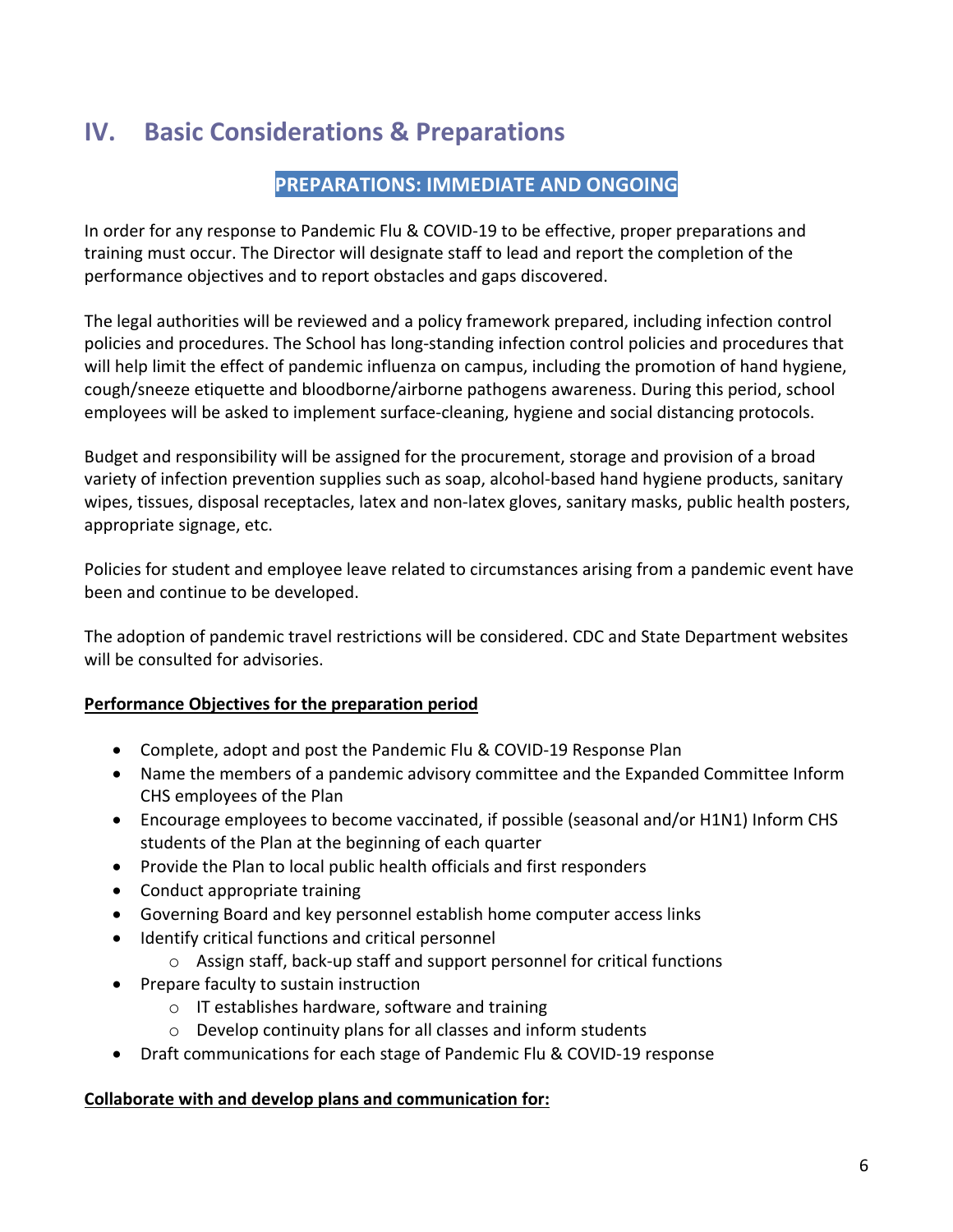- Contractors or other non-school service providers
- Homestay families
- Business Office
- Off-campus instructional sites (staff, teachers and students)
- Sites where students are interning
- Delivery of ordered products and regular mail / unanticipated deliveries
- Contract training instructors

Monitor these sites for higher education recommendations:

- Keep yourself up-to-date on what the Arizona Department of Education (ADE), the Pima Health Department, the Arizona Department of Public Health and the Centers for Disease Control (CDC) suggest.
- Other resources: the Department of Education's online flu resources.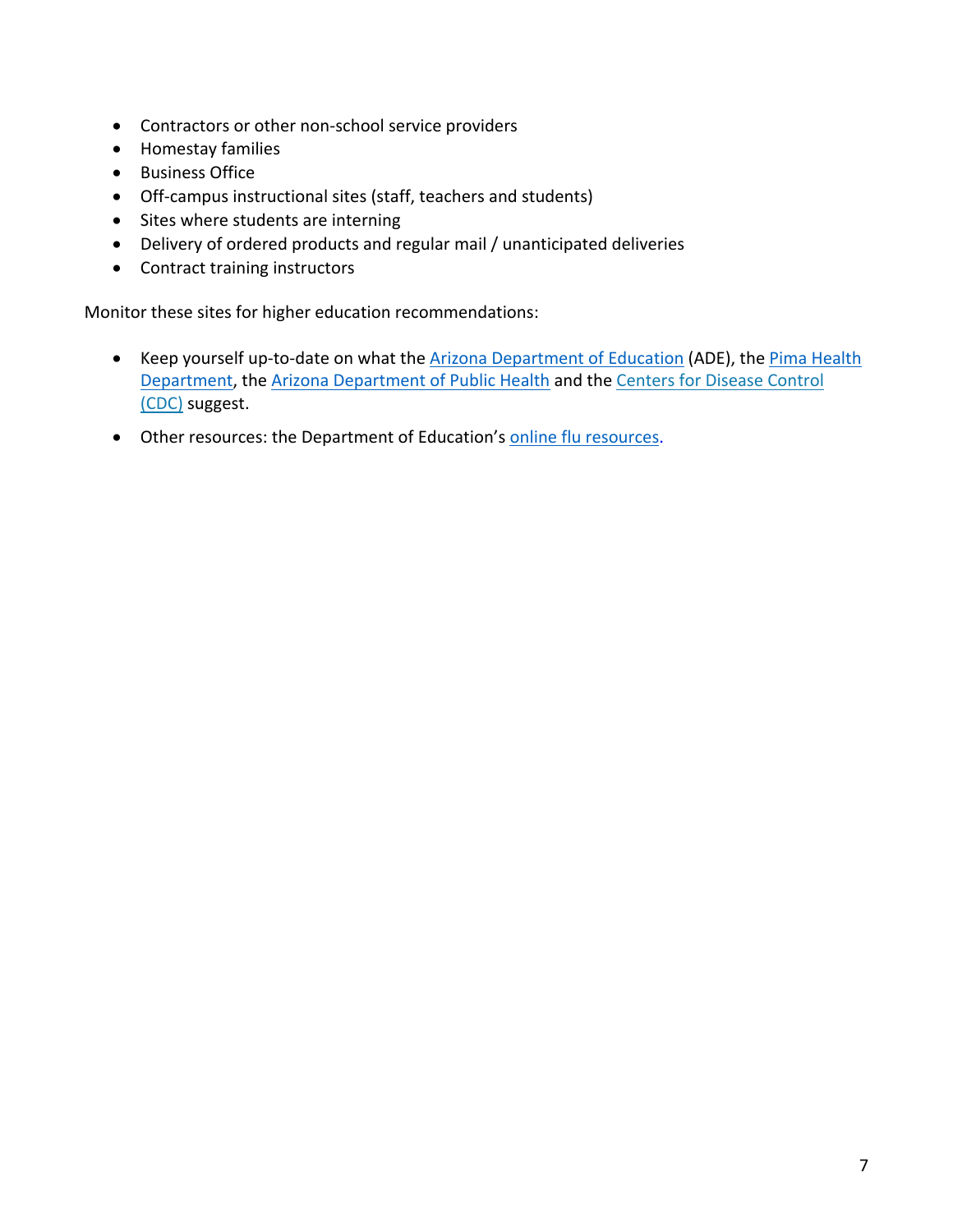# **V. Declarations of Pandemic Response**

# **STAGE 1**

Director issues a declaration of stage 1 Pandemic Response.

Communications:

- Director: Email to all CHS employees
- Director: Email to all students
- Faculty: Forward Director's message to all classes
- Supervisors: Forward Director's email and review hygiene precautions
- (Public Information Officer) PIO: release news to press
- PIO: post public health posters, brochures
- Student Services: distribute alcohol wipes, availability of soap dispensers/hand sanitizer, gloves, disposal containers
- Liaison: notify public health and first responder community

Governing Board meets to review plans identify gaps or unanticipated events or circumstances assign responsibility for addressing each item

## **Stage 1 Performance Objectives**

- All school personnel review, discuss and implement public health hygiene protocols
- Communicate to all students the critical need to observe hygiene
- Adopt and publicize policy that anyone with symptoms stay home per CDC

# **STAGE 2**

Director issues declaration of stage 2 Pandemic Response.

Director and Governing Board meet and establish Stage 2 strategies, including the need to forcefully reiterate hygiene behaviors and self-isolation for employees and students.

Communications:

- Director: Email to all CHS employees
- Director: Email to all students
- Faculty: forward Director's message to all classes; discuss continuity plan
- Supervisors: forward Director's email and review unit plans
- Liaison: notify public health and first responder community

## **Stage 2 Performance Objectives**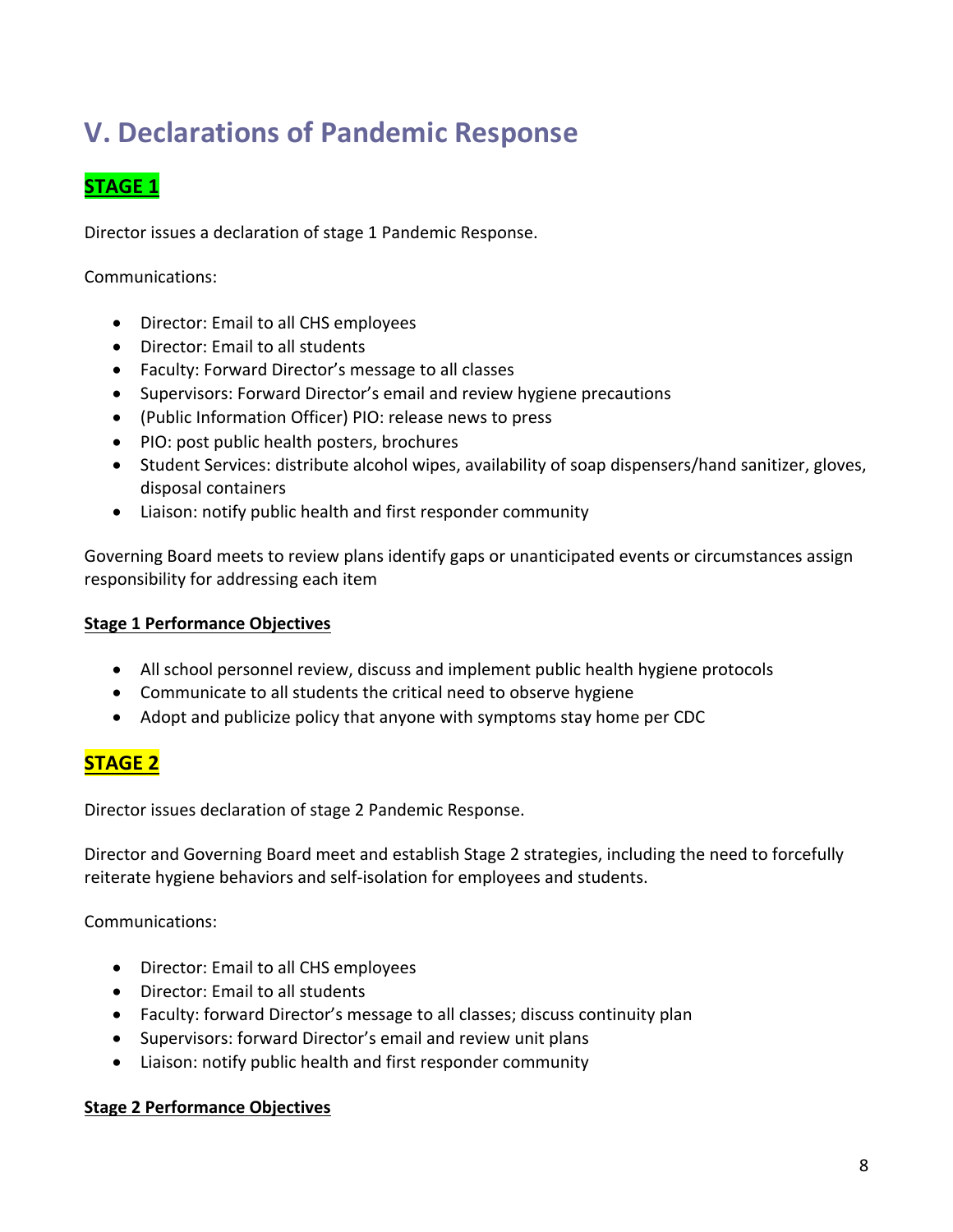- Review the reliability and dependability of information flow to Governing Board:
	- o Absenteeism rates among employees, students
	- o Reports of rumors, anxieties or community feedback
	- $\circ$  Plans for future events, trips and activities with students or in school facilities
	- $\circ$  Communication regarding legal, ethical, logistical or other barriers to school actions
- Faculty: prepare all classes for instruction based on continuity plan
- Faculty positive report of email

## Communications:

- Director: email to Governing Board
- Director: email to all CHS personnel
- Director: email to all students
- PIO: release news to press and appropriate signage

# **STAGE 3**

Director issues declaration of stage 3 Pandemic Response.

## Communications:

- Director: communicate with faculty, assess continuity plan
- Faculty: voluntarily move instruction to the Internet, based on plan
- Liaison: coordinate message with public health and first responder community

## **Stage 3 Performance Objectives**

- Determine responsibility, in the event a decision is made, for implementing cancellation or modification of:
	- $\circ$  public events
	- o student field trips and student travel
	- o employee travel
	- o rental of facilities by outside groups
- Finalize Fact Sheet and distribute to front-line personnel
- Positive reporting by faculty of communications with students via email
- Director: Request faculty implement continuity plans if convenient

Seek and discuss information about operations:

- Leadership and Administration analyze trigger points for Stage 4, other actions
- Instructional Units feedback regarding absenteeism, instruction

Consider obstacles / obligations / problems with any further action steps: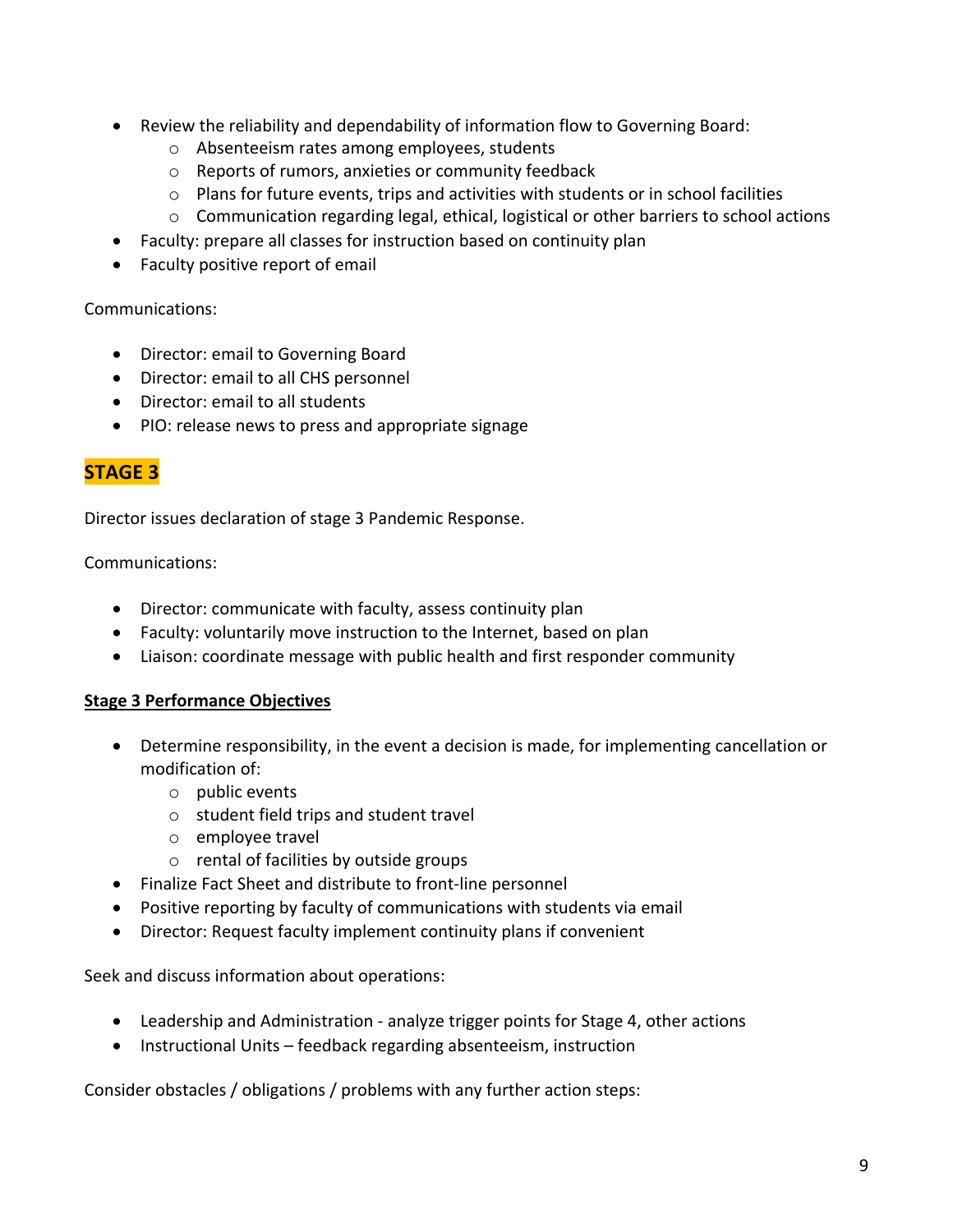- Instructional support and professional development off campus
- ADE reporting and federal reporting
- Facilities accepting deliveries, protecting physical plant
- Business Operations bank deposits, costs of response options
- Communications community perception, alignment with other agency actions

# **STAGE 4**

Director issues declaration of stage 4 Pandemic Response.

Director and Governing Board meet/conference call to discuss options. Director and Governing Board will consult with Pima Department of Health, Arizona Department of Health, the CDC and Arizona Department of Education about stage 4 Pandemic Response. Based on reports of absenteeism, the severity of the flu/COVID-19, public health recommendations and other information, options to be considered include:

- Convening meeting of the Expanded Pandemic Advisory Committee Mandatory move to online instruction
- Cancellation of any or all:
	- o public events
	- o student field trips and student travel
	- o employee travel
	- o rental of facilities by outside groups
- Closure or partial closure of the school

## Communications:

- Director: Inform personnel, students, community of school status, planned actions
- Liaison: coordinate message with public health and first responder community

## **Stage 4 Performance Objectives**

- Review and assure information flow to Governing Board:
	- o IT level of IT and infrastructure use vs. capacity issues
	- o Student Services new student registration, testing issues
	- o HR payroll and personnel issues
	- o Facilities building maintenance, cleaning protocols
	- o Business Operations bank deposits, campus deliveries
	- $\circ$  Communications community perception and feedback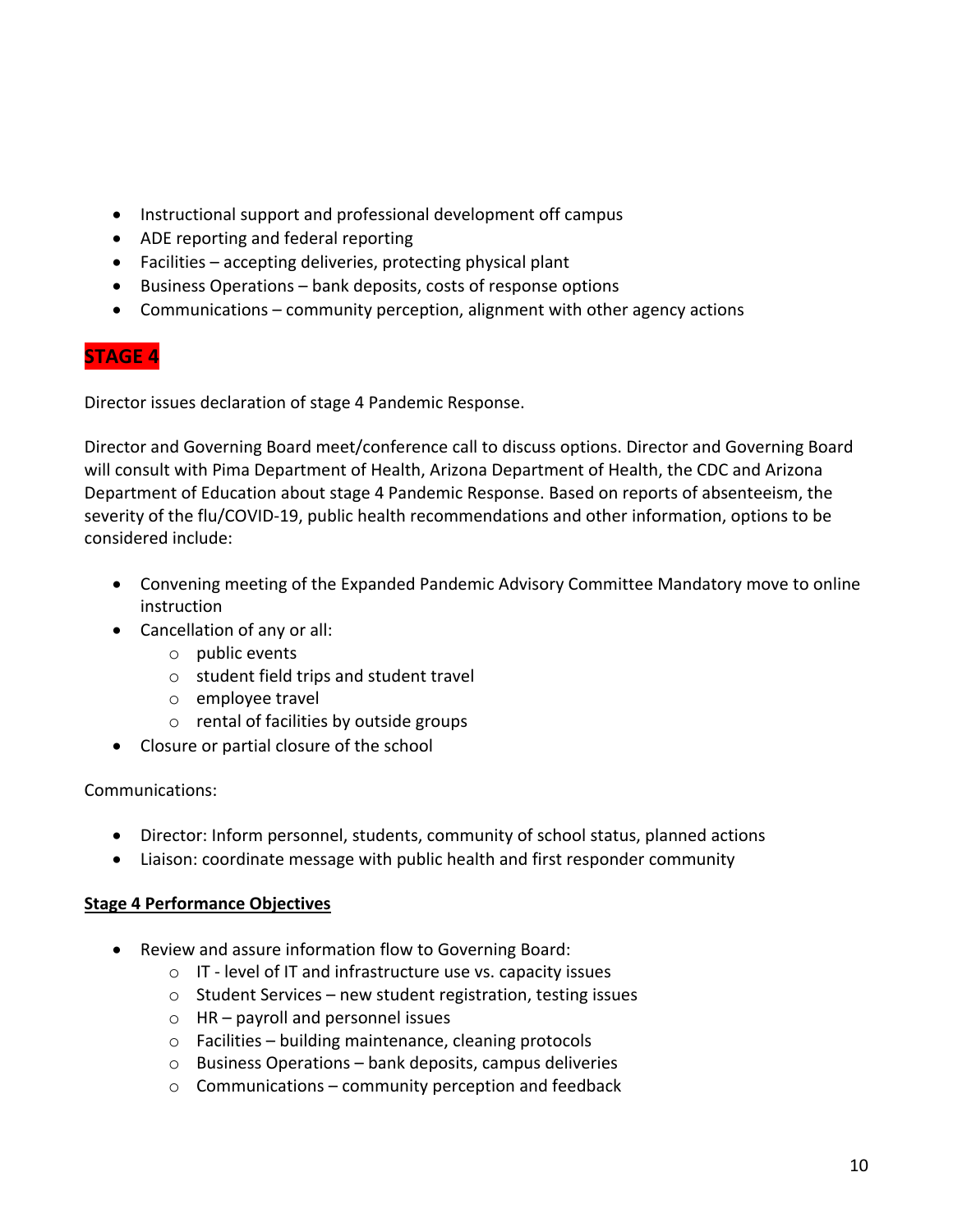## **Employee Responsibilities**

The CHS Pandemic Flu & COVID-19 Response Plan provides procedures for minimizing the risk to health and safety of employees, students and the public. All CHS employees are responsible for knowing the personal hygiene behaviors recommended by public health authorities to minimize the spread of the flu. Employees are expected to observe these behaviors at all times.

Beginning immediately, employees are responsible for monitoring their own health for any symptoms identified by public health officials as possible signs of influenza. Upon experiencing any such symptoms, employees are strongly advised to leave school premises (after obtaining permission) and remain away per CDC recommendations. (Those with flu symptoms should remain isolated until they have experienced no fever for twenty-four (24) hours without the use of fever-reducing medications. For those who are tested and confirmed to have COVID-19 should stay home for at least 7 days after a positive test)

**All employees should note:** the CDC regards the following groups as high risk of complications from influenza if they get sick:

- children younger than 5 years old;
- people aged 65 years or older;
- adolescents (younger than 18 years) who are receiving long-term aspirin therapy and who might be at risk for experiencing Reye's syndrome after influenza virus infection; pregnant women; adults and children who have asthma, other chronic pulmonary, cardiovascular, hepatic, hematological, neurologic, neuromuscular, or metabolic disorders such as diabetes;
- and adults and children with immunosuppression (including immunosuppression caused by medications or by HIV).

## **People at high risk for influenza complications who become ill with influenza-like illness should call their health care provider** as soon as possible to determine if they need antiviral treatment.

Employees will receive communication from supervisors and from the school administration regarding the status of Pandemic Flu & COVID-19 preparations. School personnel are reminded that the school website (www.compasshighschool.com) is the most dependable source of information regarding closures, re-openings or other actions taken by the school. All school communications about policy or the status of school operations originate with the Director and follow the proper stage communications procedure.

From the leave policy standpoint, the US Department of Labor views this outbreak as the flu (shortterm) and leave, including sick leave, is for that purpose.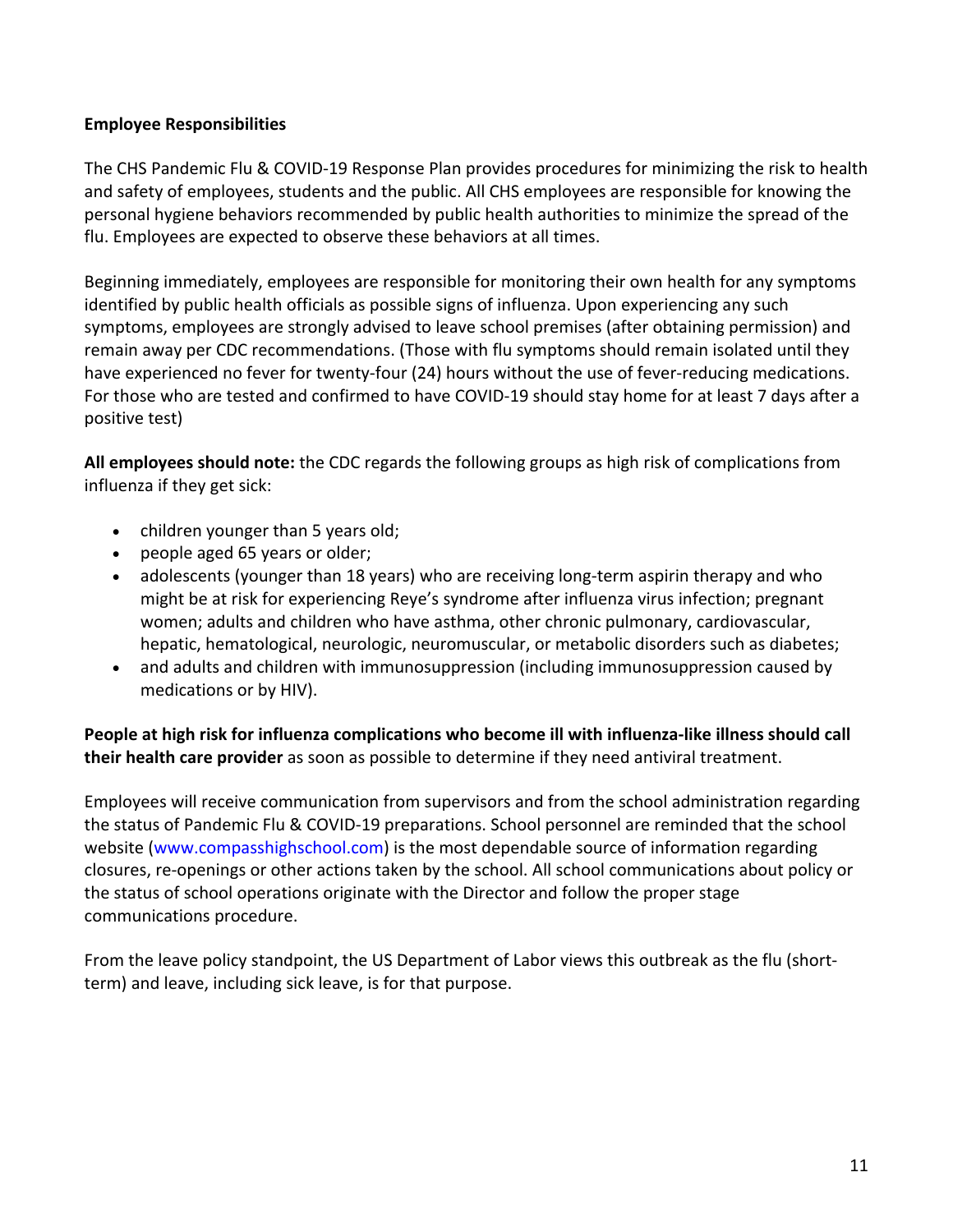## **Student Responsibilities**

All CHS students are responsible for knowing the personal hygiene behaviors recommended by public health authorities for limiting the spread of flu/COVID-19. Students are expected to observe these behaviors at all times.

Every class at CHS is planned to continue in the event of a school closure due to pandemic. You will be able to continue coursework via the internet on Canvas, and Google Docs/Meeting.

At the start of each quarter, students will learn the specific alternative delivery arrangements for each of their classes. When notified, students are responsible for following the procedures established by their instructor to receive instructions, complete assignments and interact with faculty and/or other students.

It is your responsibility to notify your instructor immediately if you do not have home computer access or any other obstacles to your alternative delivery arrangement.

Beginning immediately, students are responsible for monitoring their own health for any symptoms identified by public health officials as possible signs of influenza. Upon experiencing any such symptoms, students are strongly encouraged to inform the front office, leave school premises once you have obtained permission and remain away per CHS recommendations. (Those with flu symptoms should remain isolated until they have experienced no fever for twenty-four (24) hours without the use of fever-reducing medications. For those who are tested and confirmed to have COVID-19 should stay home for at least 7 days after a positive test)

**All students should note:** the CDC regards the following groups as high risk of complications from influenza if they get sick:

- children younger than 5 years old;
- people aged 65 years or older;
- adolescents (younger than 18 years) who are receiving long-term aspirin therapy and who might be at risk for experiencing Reye's syndrome after influenza virus infection;
- pregnant women;
- adults and children who have asthma, other chronic pulmonary, cardiovascular, hepatic, hematological, neurologic, neuromuscular, or metabolic disorders such as diabetes;
- adults and children with immunosuppression (including immunosuppression caused by medications or by HIV).

**People at high risk for influenza complications who become ill with influenza-like illness should call their health care provider** as soon as possible to determine if they need treatment.

Safety will be the first priority of school personnel. Students should follow the instructions of faculty, security or other school personnel. Students are reminded that the school website